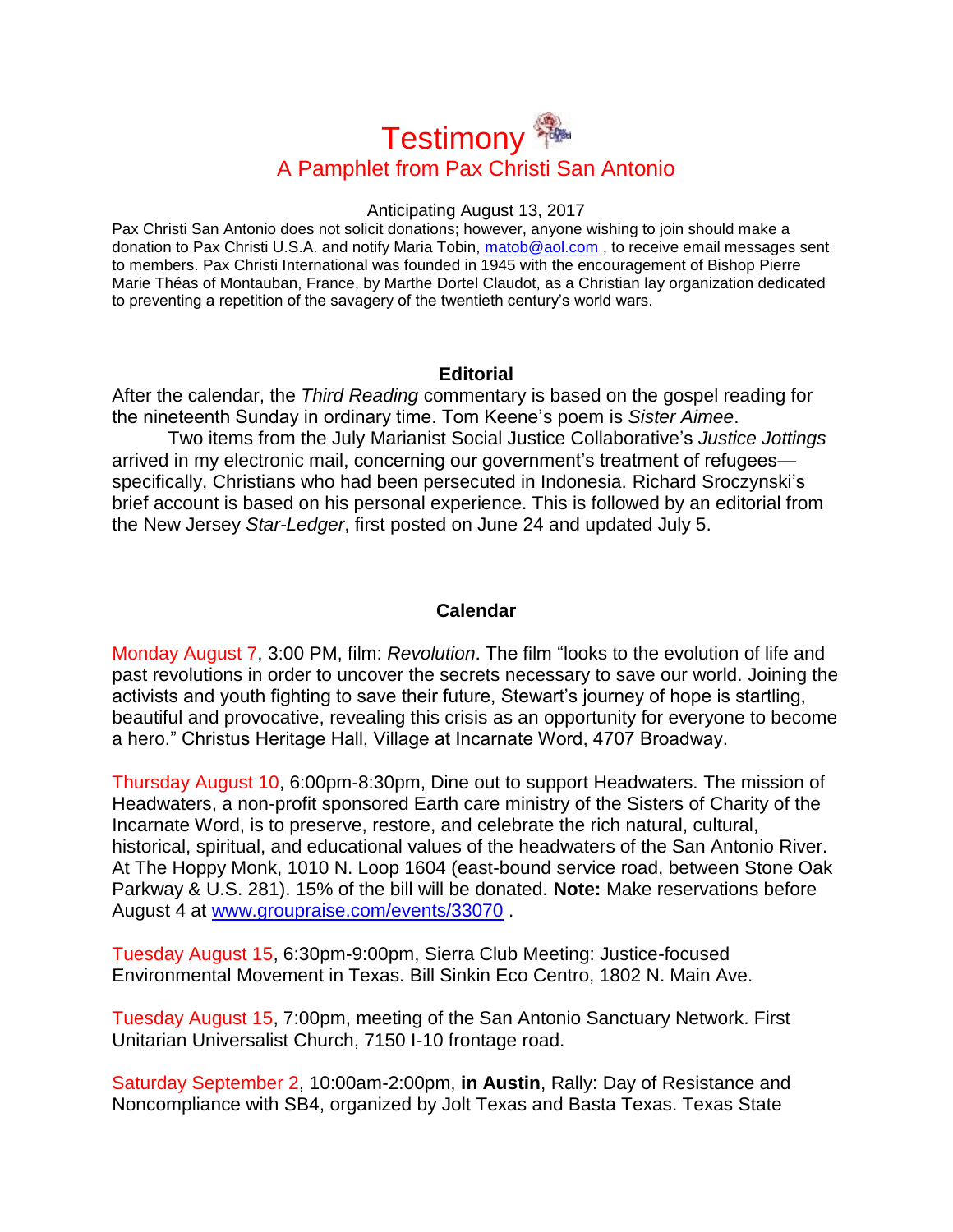Capitol, 1100 Congress Ave., Austin. More information: <https://www.facebook.com/events/1308974945890276/>

Tuesday September 5, 3:00pm, film, *Seed*, depict the struggle to defend the future of food. Christus Heritage Hall, Village at Incarnate Word, 4707 Broadway.

Thursday September 7, 6:00pm-8:30pm. Performance: To Be Honest (Islam in American Politics). Dramatic readings from 2016 interviews with San Antonians about the perception of Islam in American politics. McNay Art Museum, 6000 N. New Braunfels.

Thursdays September 7, 14, 21, 7:00pm-9:00pm, Ron Rolheiser, O.M.I., "Simply Being Good-Hearted is Not Enough: A Spirituality of Charity, Justice, and Prophecy, parts 1, 2, &3." \$60.00; 20% group discount. Contact Brenda, 210-341-1366, ext. 212. Oblate School of Theology, 285 Oblate Dr., Whitley Theological Center.

Wednesday September 13, 7:00pm-9:00pm, Lecture by Devery S. Anderson, "The Murder of Emmett Till." University of the Incarnate Word Concert Hall, 4301 Broadway. The concert hall is next to the Administration Building, facing Broadway at the Hildebrand-Broadway intersection. Parking is in front. It has sign ("Concert Hall") in front.

Saturday September 23, 9:00am-4:00pm, Rosalyn Falcon Collier and Rev. Ann E. Helmke, "P.E.A.C.E. Is Our Birthright." Experiential learning session. \$60.00; bring a bag lunch. SoL Center, University Presbyterian Church, 300 Bushnell Avenue (park off Shook). Registration through [www.upcsa.org/registration.](http://www.upcsa.org/registration) Info at 210-732-9927.

Wednesday September 27, 7:00pm, Abdullah Ahmed An-Na'im, "Religious Freedom and the Universality of Human Rights: A Modernist Islamic Perspective." Saint Mary's University, One Camino Santa Maria, University Center, Conference Room A. Parking in Lots D and H.

Thursday September 28, Robert George, "Constitutional Structures, Civic Virtue, and Political v. Culture." Saint Mary's University, One Camino Santa Maria, University Center, Conference Room A. Parking in Lots D and H.

**Third Reading** (Matthew 14:22-33)

In this reading Mathew inserts the allegory about Peter walking on the water into the brief narrative found in the *Gospel of Mark* about Jesus appearing on the Sea of Galilee during a windy storm. Wind is commonly symbolic of the Holy Spirit in Christian imagery. Jesus appearing and being mistaken for a ghost is a similar reference to the Easter experience. In such a context, Peter can be understood to represent the Church.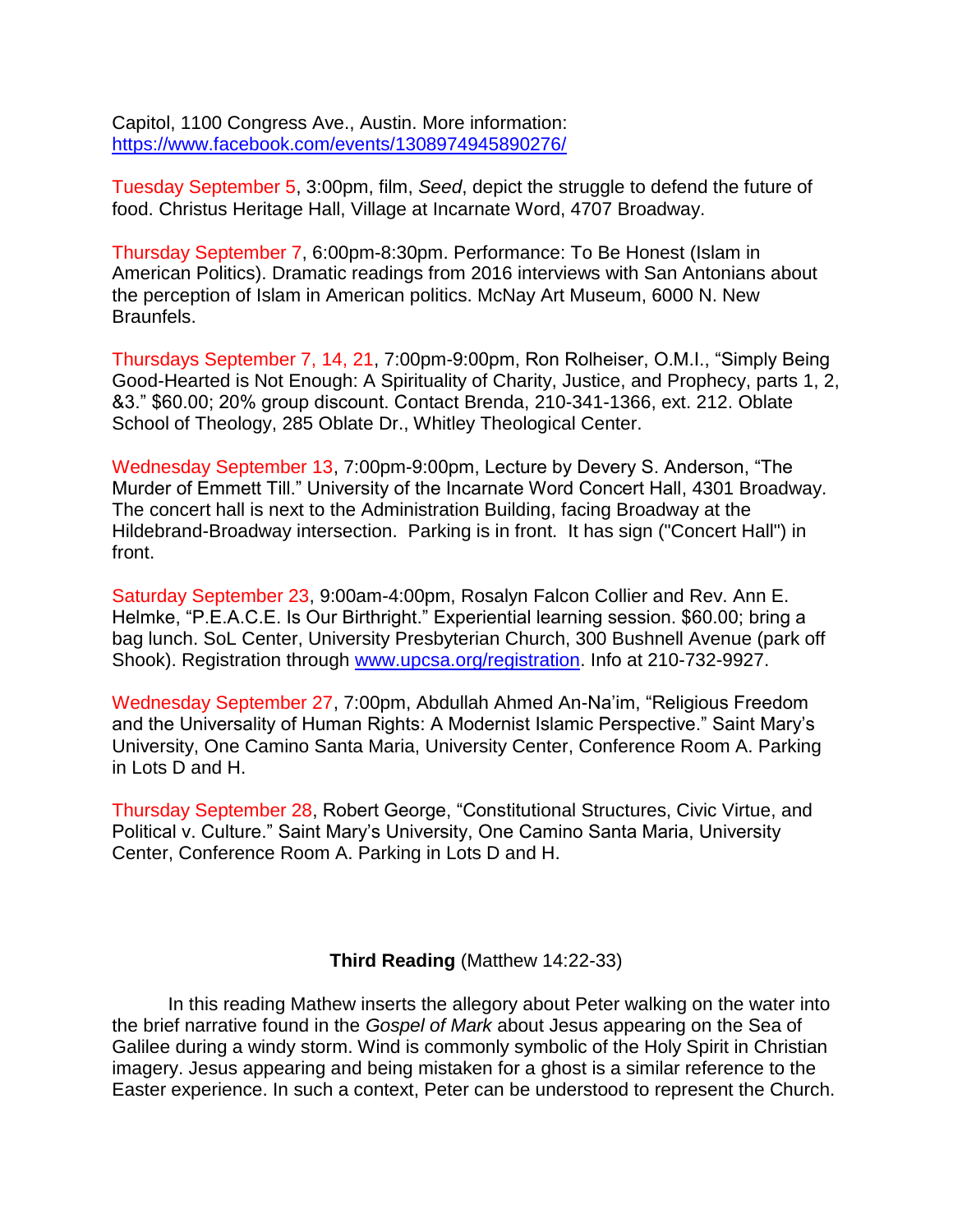In the early era in which the *Gospel of Matthew* was composed, the Christian movement had spread beyond Palestine to lands where most people were not culturally Judean. Indeed, the Jewish War and destruction of Jerusalem had forced the followers of Jesus into new unfamiliar lands. This is "Peter walking on the water." When the Spirit blew where it willed, Peter, the Church, was fearful and even had doubts.

One can think of the effort of Matteo Ricci to insert Christianity into Chinese culture in the sixteenth and seventeenth centuries; the Church authorities found fault with his efforts and mandated that Christian missions had to convert non-European people into a Latinized version of Christian tradition. It took three centuries for that policy to be changed, at the Second Vatican Council. Ricci, not his authorities, is still remembered with appreciation in Chinese history; in 1987, when I was asked by Chinese scholars in Taipei what "Blasi" means in English and replied that it is an Italian name, they began to exclaim "Li Ma-to! Li Ma-to!" (Matteo Ricci!).

At the present time in the United States, the composition of the society and of the Christian churches is changing. Inevitably American Christian culture will change; indeed it is already changing. The challenge is not to be paralyzed by fear and doubt.

#### **Poem**

#### *Sister Aimee*

Age six, first grade. Sister Aimee tells us of guardian angels: *Everyone has one. You do too. Give yours a name. Move over in your seat. Invite them to sit with you. Remember, you are never alone.*

Age eighty-two, retired and tired. Moments of terror and bliss. Years of delight and despair. Decades of surplus and scarcity. Yet never alone.

May the Voice of the Muse be heard in our land [www.tomkeenesmuse.com](http://www.tomkeenesmuse.com/)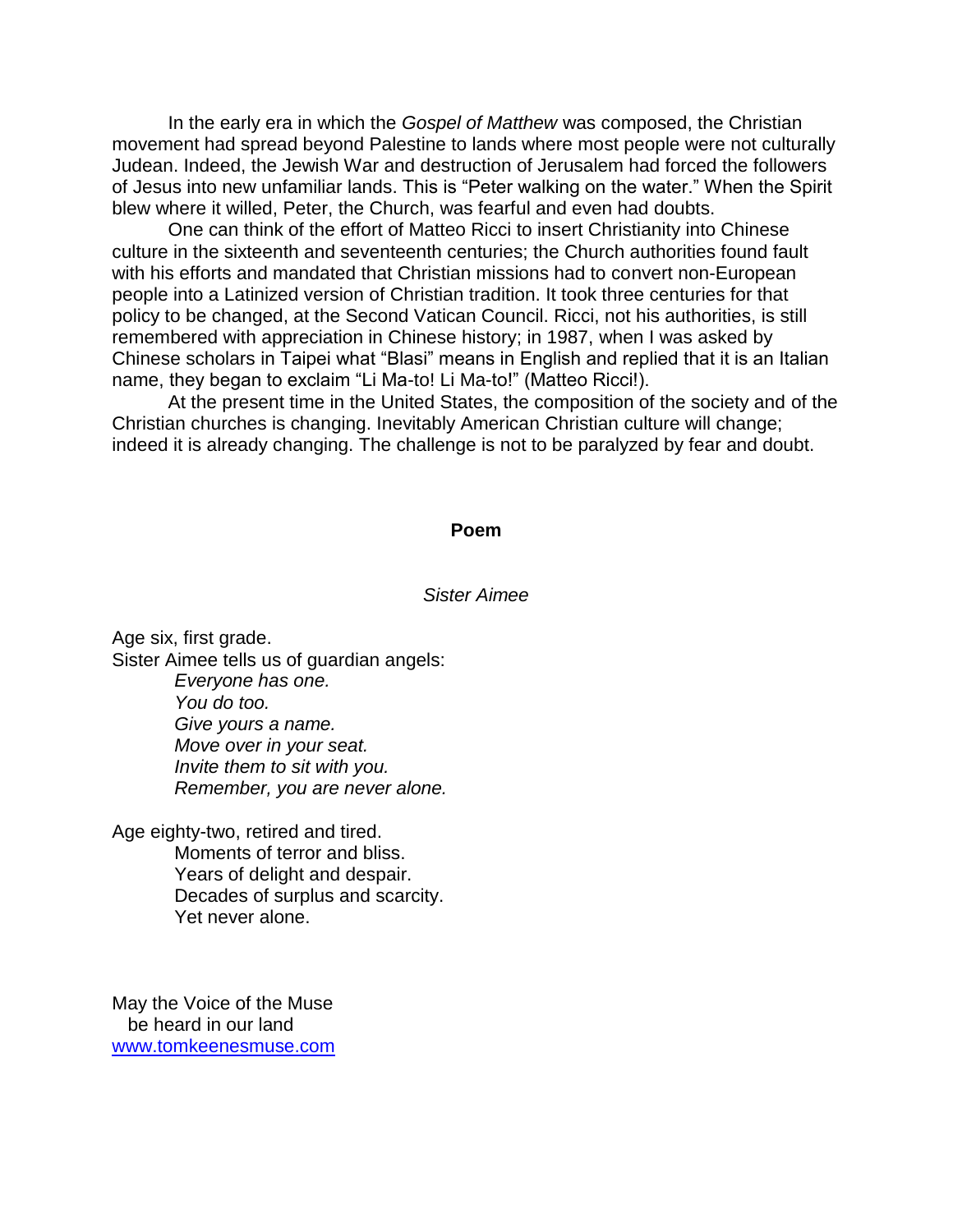# **Personal Reflection on the Plight of Immigrants from Indonesia**

### Richard Sroczynski

Four men from our local Indonesian community have been in this country for 20 years--hardworking fathers and grandfathers, all of them; none with any criminal blemish. Each has dependents, many American born. Every year they have reported for their annual Immigration and Customs Enforcement (ICE) check-ins.

In May, they were due again. They were most anxious and were accompanied by one of the elders of their church who assured them they should cooperate fully. During a long, friendly session, in which the accompanier was not even permitted to enter the room nor be on the same floor, the ICE officials asked and received lots of information about their dietary needs, their health, etc. Then, after they had gathered all this information, the tone changed and they demanded passports and said they were to be detained. That was the last they were seen. The person who had cooperated fully and brought his passport was taken to the airport and put on a plane to Indonesia.

We are beginning to organize various approaches and strategies to address this action for the remaining three if possible, but more so for the larger community.

I share all this to make it vividly clear this immigration crisis is here and now, life or death, for some persons and families. Yes we should accompany immigrants and refugees threatened with deportation, and maybe high profile clerics may help some cases--which is all to the good. But let's be 'eyes wide open' about the reality and realize much more will have to be done and much, much more is needed. Perhaps cooperating and accompanying are not always the best. I do know most of the folks active in helping here are saying that now we should advise immigrants not to report (which then potentially further criminalizes them) and to seek or accept sanctuary, potentially long term, if they can.

## **Thanks to Trump, a Father's Day without a father | Editorial** [Star-Ledger Editorial Board](http://connect.nj.com/staff/njosledit/posts.html) [eletters@starledger.com](mailto:eletters@starledger.com)

Take a moment tomorrow, at your barbecue or pancake breakfast, to remember a 13-year-old New Jersey boy spending Father's Day without his deported dad. Joel Massie, a Metuchen 7th grader and American citizen, will have no more happy Father's Days, thanks to President Trump's immigration agents. They just put his dad - a New Jersey resident for 16 years - on a plane to Indonesia, where he'd fled violence and religious persecution many years ago.

Arino Massie was put on a plane and immediately deported yesterday, after failing to win a reprieve from immigration authorities. He will likely be separated from his son, Joel, for the rest of his life. He's far from the only one. Despite the President's promise to target the "bad hombres," Trump has been deporting a record number of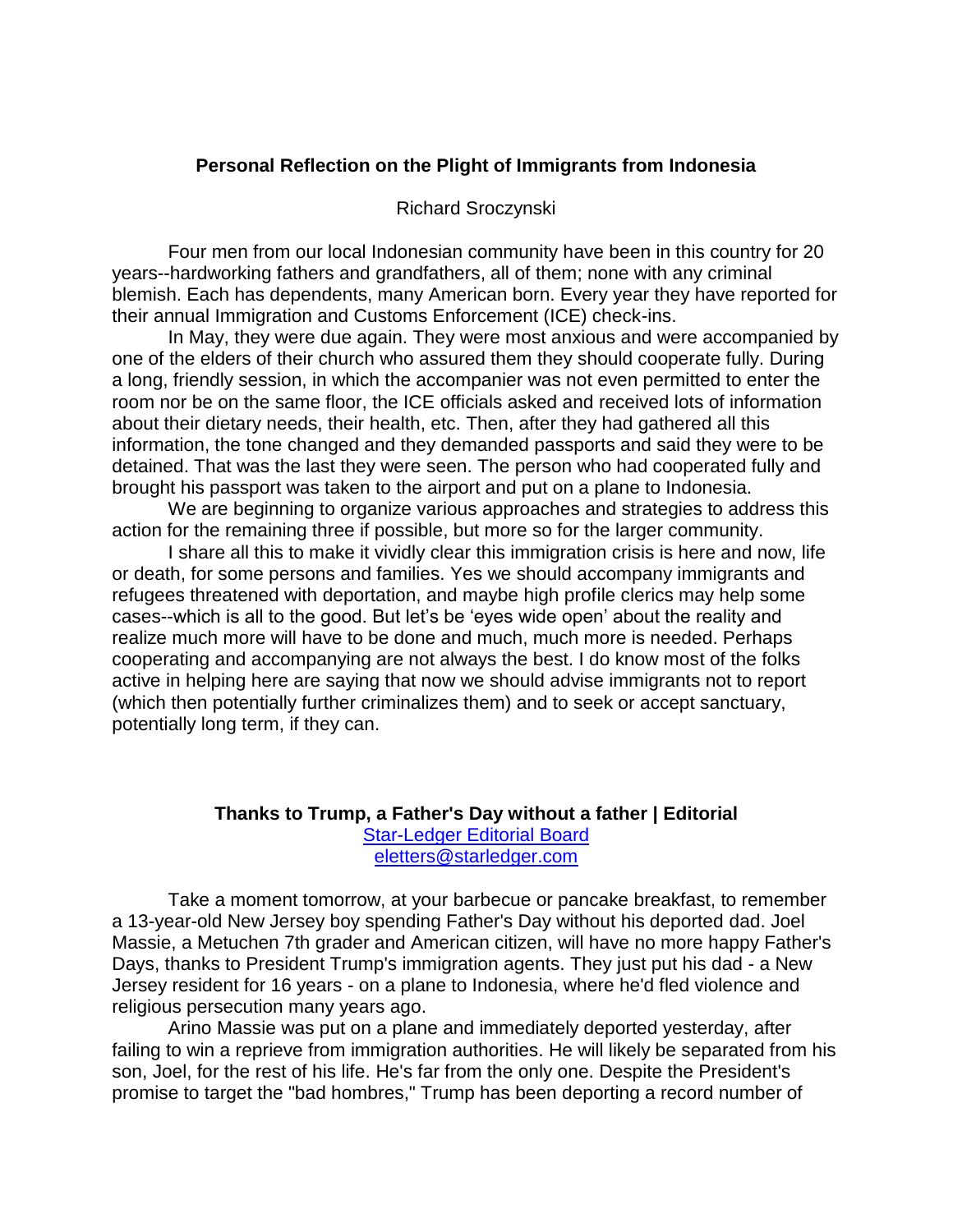harmless parents and longtime U.S. residents. He now says the "Dreamers," who arrived in the United States as children, will be spared. But he is still aggressively deporting their entire families. Arrests by federal Immigration and Customs Enforcement have shot up more than 40 percent under Trump, and more than half that increase was arrests of immigrants with no criminal history. N.J. lawmakers promised to help Arino Massie of Metuchen return to the U.S. from his native Indonesia.

We saw it in our own state this month, as Trump's agents put four Indonesian Christian men on planes back to the Muslim-majority country where they fled religious persecution up to 20 years ago. A place where Christians are still jailed for so-called blasphemy against Islam. These longtime New Jersey residents missed the deadline to apply for asylum and were ordered deported under the Obama administration, but ICE stayed its hand, allowing them to remain here because they were so clearly not a threat. That reprieve is now over, thanks to Trump. Left behind are their U.S. families: abandoned wives, daughters and sons who didn't even have a chance to say goodbye. Some are now without their primary breadwinner, their daily ride to school with grandpa, or his reliable pair of hands at home to help care for a four-month-old infant recovering from two heart surgeries.

Joel spoke haltingly about losing his father at a recent press conference in Washington, where he was supported by New Jersey's Rep. Frank Pallone Jr. (D-6th Dist.) and Sen. Bob Menendez. "The rest of us are choked up as he's speaking, because we know what this will mean for him," recounted Rev. Seth Kaper-Dale, an immigrant advocate and Green Party gubernatorial candidate. But the boy's greatest fear was for his dad. "That really struck me," Kaper-Dale said. "I don't know when that changes -- when you start to realize that now it's hard to pay for rent; that now, when I get home from school, I'm alone."

Pallone, who was told by immigration authorities that the only way to protect these men in his district is through legislation, is now sponsoring a bill to allow Indonesians who arrived in the U.S. from 1997 until 2002 and missed the one-year deadline to re-apply for asylum - including those already deported. While we don't like the idea of carve-outs for specific immigrant groups, it's not unprecedented. A provision of a Senate immigration reform bill in 2013 would have made 5,000 visas available to immigrants born in Tibet and living in India or Nepal. China opposed recognizing them as refugees, and it was a legislative fix.

Pallone's bill is not specifically aimed at Christians, although their minority status is the reason they'd qualify for asylum here. Under the current administration, a broader bill that allowed any asylum applicant who missed the deadline to reapply would have even dimmer prospects. Imperfect as this is, the bill appears to be Joel's only hope of getting his father back. And it's hard to imagine a worse solution than Trump's deportations.

**Links**

Pax Christi International <http://www.paxchristi.net/>